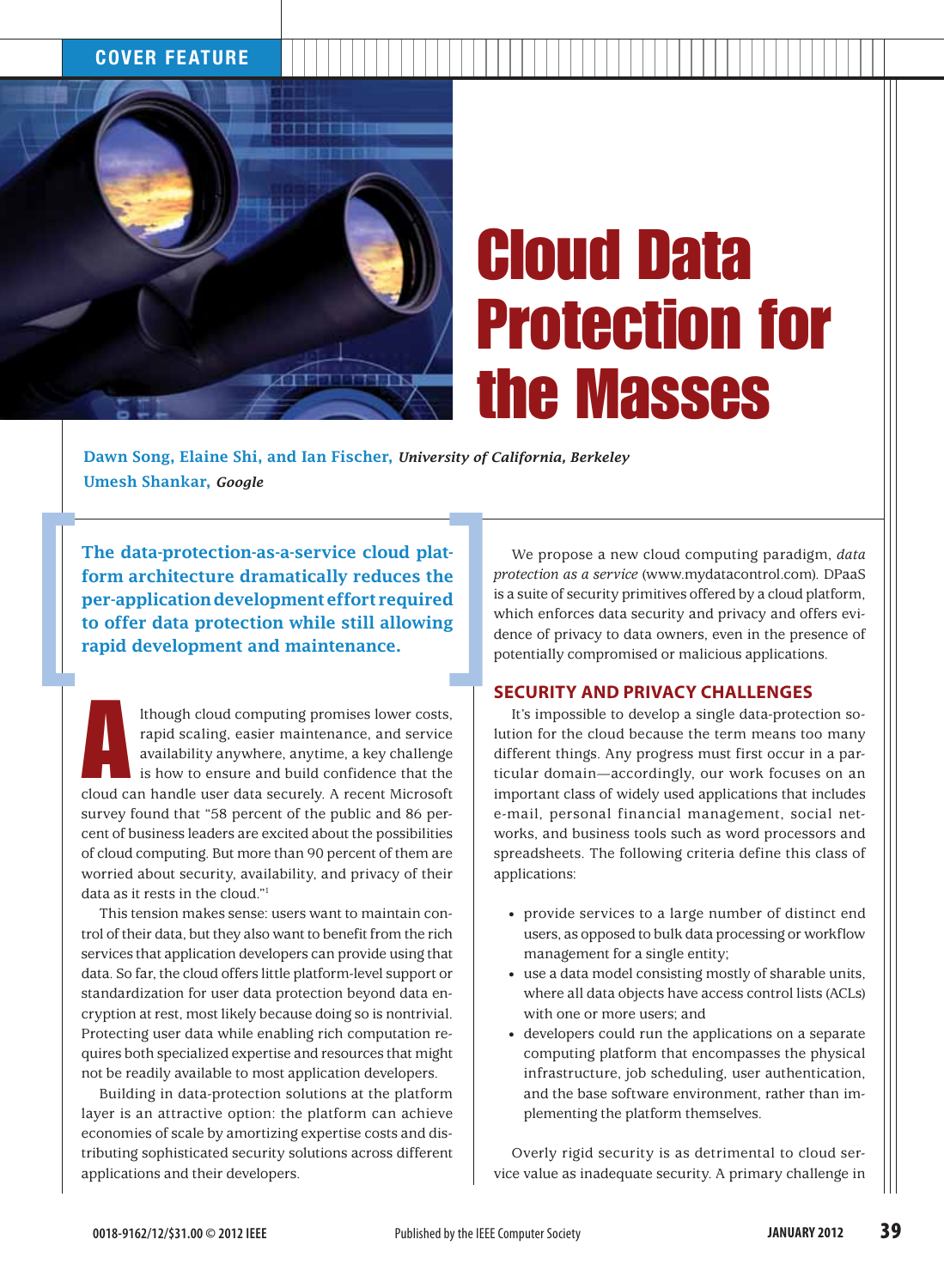# cover FEATURE

designing a platform-layer solution useful to many applications is ensuring that it enables rapid development and maintenance. To ensure a practical solution, we considered the following goals relating to data protection as well as ease of development and maintenance:

- *Integrity.* The user's stored data won't be corrupted.
- *Privacy.* Private data won't be leaked to any unauthorized entity.
- *Access transparency.* Logs will clearly indicate who or what accessed any data.
- *Ease of verification.* Users will be able to easily verify what platform or application code is running, as well as whether the cloud has strictly enforced their data's privacy policies.
- *Rich computation.* The platform will allow efficient, rich computations on sensitive user data.
- *Development and maintenance support.* Because they face a long list of challenges—bugs to find and fix, frequent software upgrades, continuous usage pattern changes, and user demand for high performance—developers will receive both development and maintenance support.

Currently, users must rely primarily on legal agreements and implied economic and reputational harm as a proxy for application trustworthiness.

Any credible data protection approach must grapple with these issues, several of which are often overlooked in the literature.

## **DATA PROTECTION AS A SERVICE**

Currently, users must rely primarily on legal agreements and implied economic and reputational harm as a proxy for application trustworthiness. As an alternative, a cloud platform could help achieve a robust technical solution by

- making it easy for developers to write maintainable applications that protect user data in the cloud, thereby providing the same economies of scale for security and privacy as for computation and storage; and
- enabling independent verification both of the platform's operation and the runtime state of applications on it, so users can gain confidence that their data is being handled properly.

Much as an operating system provides isolation between processes but allows substantial freedom inside a process, cloud platforms could offer transparently verifiable partitions for applications that compute on data units, while still allowing broad computational latitude within those partitions.

DPaaS enforces fine-grained access control policies on data units through application confinement and information flow checking. It employs cryptographic protections at rest and offers robust logging and auditing to provide accountability. Crucially, DPaaS also directly addresses the issues of rapid development and maintenance.

To truly support this vision, cloud platform providers would have to offer DPaaS in addition to their existing hosting environment, which could be especially beneficial for small companies or developers who don't have much in-house security expertise, helping them build user confidence much more quickly than they otherwise might.

#### **WHAT ABOUT ENCRYPTION?**

In the realm of data protection, developers often view encryption as a kind of a silver bullet, but in reality, it's just a tool—albeit a powerful one—to help achieve data protection properties. Although *full-disk encryption* (FDE) and computing on encrypted data have recently gained attention, these techniques have fallen short of answering all of the security and maintenance challenges mentioned earlier.

FDE encrypts entire physical disks with a symmetric key, often in disk firmware, for simplicity and speed. Although FDE is effective in protecting private data in certain scenarios such as stolen laptops and backup tapes, the concern is that it can't fulfill data protection goals in the cloud, where physical theft isn't the main threat.

At the other end of the spectrum, Craig Gentry recently proposed the first realization of *fully homomorphic*  encryption (FHE),<sup>2</sup> which offers the promise of general computation on ciphertexts. Basically, any function in plaintext can be transformed into an equivalent function in ciphertext: the server does the real work, but it doesn't know the data it's computing. Naturally, this property gives strong privacy guarantees when computing on private data, but the question of its practicality for general cloud applications still remains.

#### **FDE versus FHE**

A comparison of FDE and FHE in the cloud computing setting reveals how these encryption techniques fall short of addressing the aforementioned security and maintenance challenges simultaneously.

**Key management and trust.** With FDE, the keys reside with the cloud platform, generally on or close to the physical drive: the cloud application user isn't involved in key management. While user data is encrypted on the physical disk, it is always accessible in the clear to any layer above it. Consequently, FDE doesn't prevent online attacks from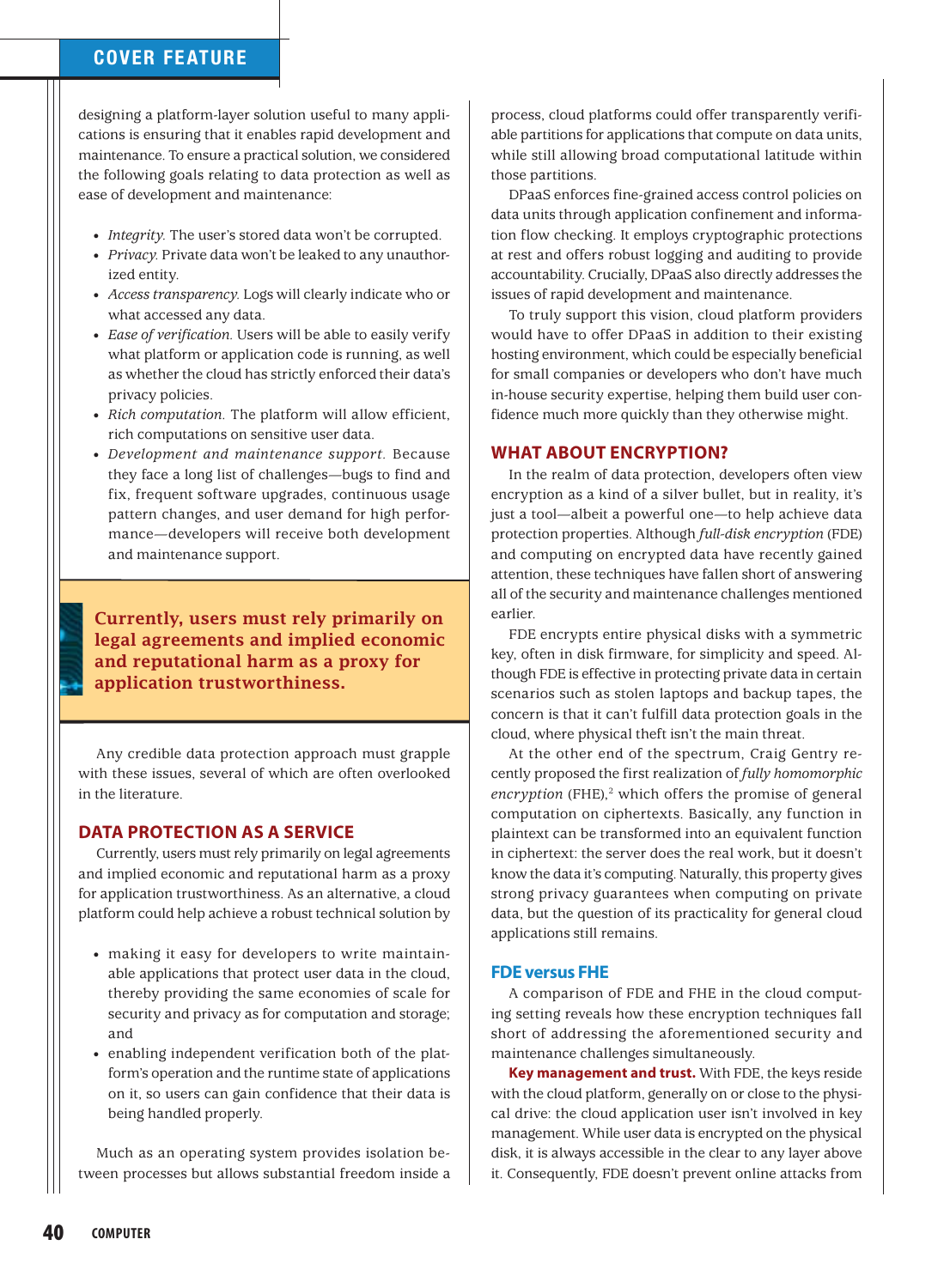leaking the data to an unauthorized party, which is far more common in the cloud setting than physical attacks.

With FHE, untrusted applications can't easily learn or leak data. Users typically own and manage FHE encryption keys, while applications compute on encrypted forms of user data without actually "seeing" the data. This raises questions about how users can store their keys securely and reliably, especially in the presence of sharing. After all, the point of the cloud is to avoid maintaining local state.

**Sharing.** Collaboration is often cited as a "killer feature" for cloud applications. Fine-grained access control is necessary to let a data owner selectively share one or more data objects with other users.

With FDE, users must fully trust the cloud provider to enforce correct access control because the key granularity (the whole disk) doesn't line up with access control granularity (a single data unit).

With FHE, because the user—or a third-party cloud provider employed by the user—manages the encryption keys, the best way of providing access control isn't clear yet. To offer fine-grained encryption-based access control, we might need to define key management on a per data object granularity basis or over collections of data objects. However, to support homomorphic operations across multiple encrypted objects, those objects must still be encrypted under the same public key.

**Aggregation.** Many cloud applications require performing data mining over multiple users' data for tasks such as spam filtering or computing aggregate statistics. Because users fully trust the cloud provider, performing such data aggregation is relatively easy with FDE.

Current FHE techniques don't readily allow computing on multiple users' data encrypted under different keys. Therefore, it isn't clear yet how to support such data aggregation applications with FHE; similarly, offline aggregation across users' data isn't possible. One solution might be to escrow keys to the cloud provider, but that would eliminate many of FHE's benefits, making its cost harder to justify.

**Performance.** According to a recent survey, 49 percent of users abandon a site or switch to a competitor after experiencing performance issues.<sup>3</sup> And the need for speed is only increasing: in 2000, a typical user was willing to wait 8 seconds for a webpage to load before navigating away; by 2009, that number dropped to 3 seconds.

When FDE is implemented in disk firmware, its symmetric encryption can run at the disk's full bandwidth, effectively avoiding a slowdown. Although researchers have made significant advances in improving FHE's performance since Gentry's original proposal, it has a long way to go before becoming efficient enough to deploy at scale. In Gentry's estimation, implementing something like a Google search with FHE would require roughly 1 trillion times more computation than the one without FHE.<sup>4</sup>

**Ease of development.** Because FDE is hidden behind an abstraction of the physical disk, it typically has no impact on application development. In theory, FHE could also be relatively automatic: it works on an abstraction of the program as a circuit and transforms that circuit. In practice, however, performing this translation for arbitrary programs—especially when marshaling data—could be quite complex. At a minimum, programming tools would need to evolve dramatically.

FHE doesn't allow developers to input data-driven judgments into the development cycle. Specifically, application developers can't look at the data, making debugging, A/B testing, and application improvements more difficult.

**Maintenance.** Bugs are inevitable. However, availability is a primary cloud goal, so the need to debug quickly is a top priority. Systems often fail for some unforeseen reason, requiring someone to step in and manually take action. Determining the nature of the problem might require detecting unusual activity or understanding exactly what went wrong, which isn't easy with FHE. If the application writer can't inspect application state meaningfully, debugging could be a real challenge.

The DPaaS approach moves key management and access control to a middle tier—the computing platform to balance rapid development and easy maintenance with user-side verifiability.

#### **Splitting the difference**

Although FDE offers excellent performance and ease of development, it does little to protect privacy at the required granularity. FHE, on the other hand, pushes the privacy envelope in the other direction by removing data visibility entirely from both the server and application developer. However, having a remote machine see and compute on sensitive data isn't automatically a privacy violation. FHE's guarantees go beyond what's necessary to protect data, and in so doing, it incurs significant performance and development costs.

We believe the DPaaS approach is better suited for the target applications because it falls between the two. It keeps the "natural" granularity of FHE by keying on units of sharable data and maintains the performance of FDE by using symmetric encryption. It moves key management and access control to a middle tier—the computing platform—to balance rapid development and easy maintenance with user-side verifiability.

#### **A WAY FORWARD**

In an OS, processes and files are the primary units of access control, and the OS provides suitable isolation for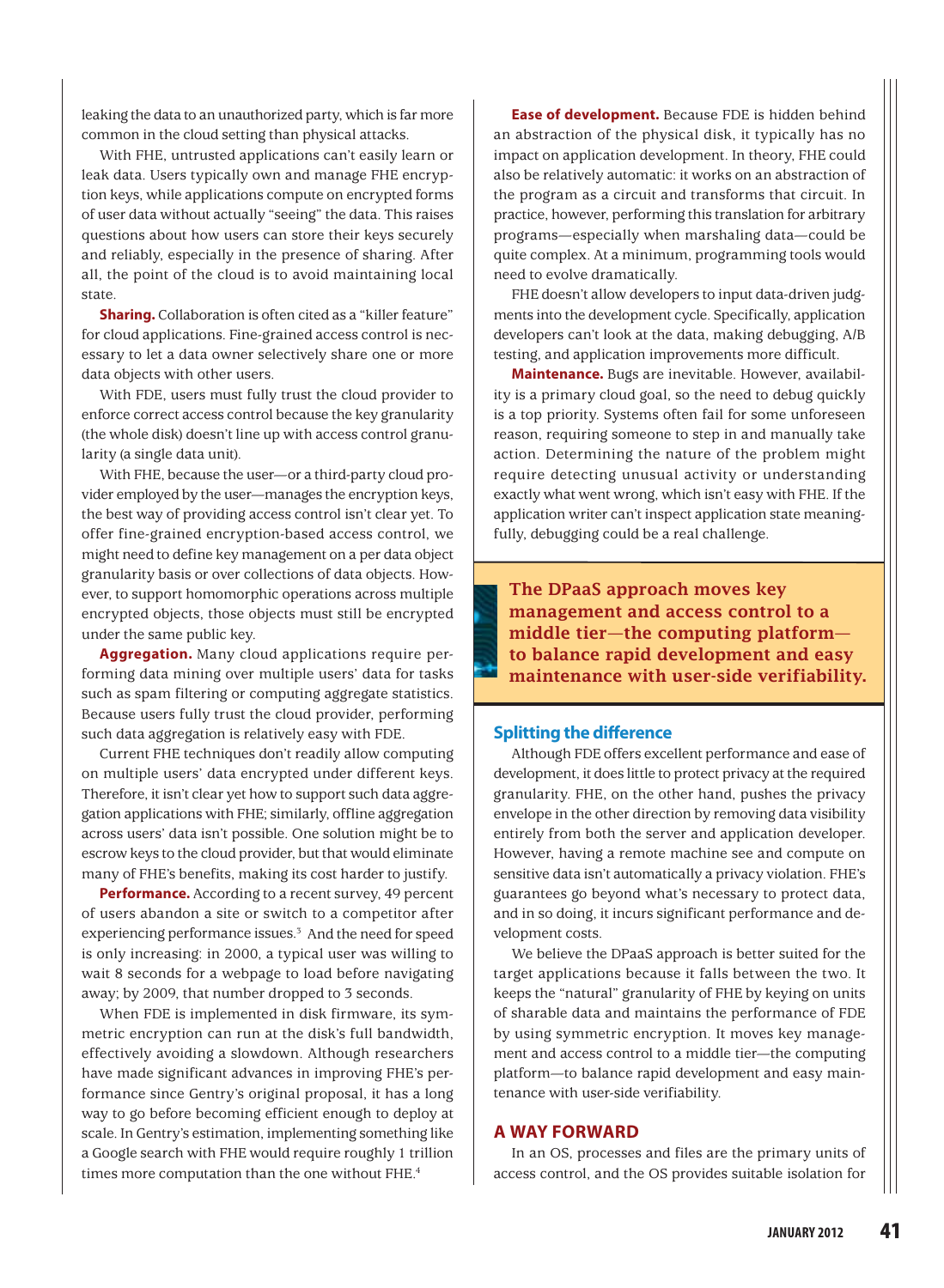# cover FEATURE



**Figure 1. Sample architecture for data protection as a service illustrates how it's possible to integrate various technologies, such as application confinement, encryption, logging, code attestation, and information flow checking to realize DPaaS.**

them. Applications can do what they like within these boundaries.

In a cloud setting, the unit of access control is typically a sharable piece of user data—for example, a document in a collaborative editor. Ideally, the system offers some analogous confinement of that data, restricting its visibility only to authorized users and applications while allowing broad latitude for what operations are done on it. This can make writing secure systems easier for programmers because confinement makes it more difficult for buggy code to leak data or for compromised code to grant unauthorized access to data. A malicious program might find different ways to exfiltrate data, such as employing a side channel or covert channel, but the priority here is to support benign developers, while making all applications and their actions on users' sensitive data more easily auditable to catch improper usage.

One of the main concerns people and organizations have about putting data in the cloud is that they don't know what happens to it. Having a clear audit trail of when data is accessed—and by whom or what—bolsters confidence that data is being handled appropriately. Confinement can be effective for most normal user accesses, but administrative access that's outside the normal flow of user access and involves human administrators (for example, for debugging and analysis) can especially benefit from auditing.

#### **Verifiable platform support**

Bugs need to be fixed. Data needs to be updated and migrated as schemas change. Offline computation is valuable for data aggregation across users or for precomputation of expensive functions. To reduce the risk of unaudited backdoor access, all these functions should be subject to the same authorization flows and platformlevel checks as normal requests, albeit with a separate, appropriate policy.

Platform providers should build support for confinement and auditing into the platform in a verifiable way. This approval has many advantages:

- application developers don't have to reinvent the wheel;
- application code is independent of ACL enforcement;
- third-party auditing and standards compliance are easier; and
- the verifiable platform extends to virtualized environments built atop it.

Finally, the cost of examining the platform is amortized across all its users, which means significant economies of scale for a large-scale platform provider.

#### **Design space and a sample architecture**

Figure 1 illustrates an example architecture for exploring the DPaaS design space.<sup>5</sup> Here, each server contains a *trusted platform module* (TPM) to provide secure and verifiable boot and dynamic root of trust. This example architecture demonstrates at a high level how it's potentially possible to combine various technologies such as application confinement, encryption, logging, code attestation, and information flow checking to realize DPaaS.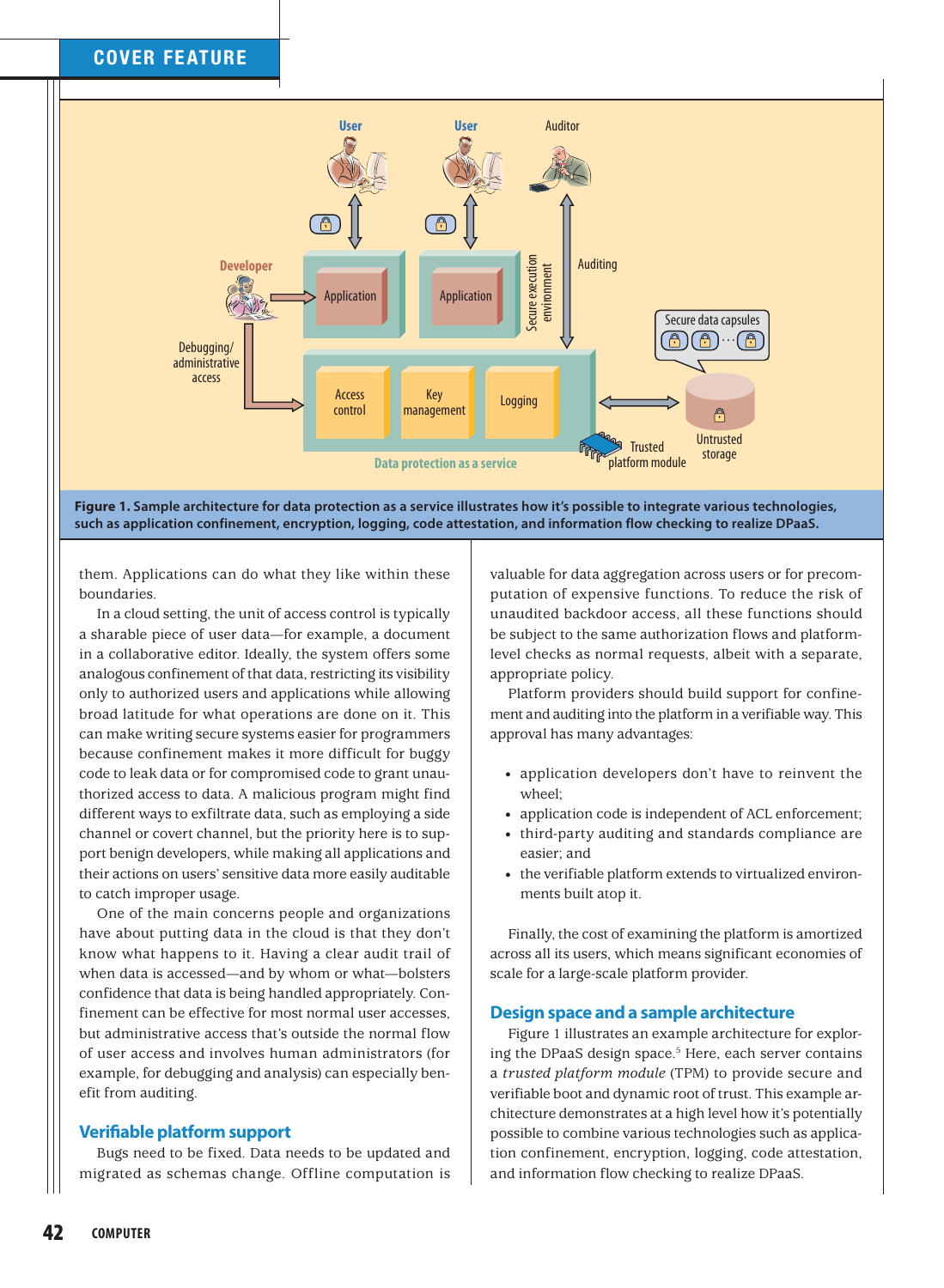**Confinement.** A *secure data capsule* (SDC) is an encrypted data unit packaged with its security policy. For example, an SDC might encompass a sharable document or a photo album along with its ACL. The platform can use confinement and information-flow controls to enforce capsules' ACLs.

To avoid unauthorized leakage of user data in the presence of potentially buggy or compromised applications, DPaaS confines the execution of applications to mutually isolated *secure execution environments* (SEEs).

Inter-SEE isolation has different levels, but stronger isolation generally exacts a greater performance cost due to context switching and data marshaling. At one end, a SEE could be a virtual machine with an output channel back to the requesting user. For performance reasons, it's possible to have a pool of VMs or containers in which the data state is reset before being loaded with a new data unit similar to how a thread pool works in a traditional server. A more lightweight approach would be to use OS process isolation; an even lighter-weight approach would be to use language-based features such as information-flow controls<sup>6</sup> or capabilities.7 We can use mechanisms such as Caja for JavaScript to confine user data on the client side as well, although we don't include that option as part of the platform.

In some cases, applications need to call outside services or APIs provided by third-party websites—for example, the Google Maps API. An application might need to export users' data to outside services in this process. Users can explicitly define privacy policies to allow or disallow exporting SDCs to such third-party services, and DPaaS can enforce these policies. Additionally, DPaaS can log all instances where data is exported, and an auditor can later inspect these logs and detect any misuse a posteriori.

Because our target applications have a basic requirement of sharable data units, DPaaS supports ACLs on SDCs. The key to enforcing those ACLs is to control the I/O channels available to the SEEs. To confine data, the platform decrypts the SDC's data only in a SEE in compliance with the SDC's security policy. A SEE can funnel the output either directly to the user or to another SEE that provides a service; in either case, the platform mediates the channel. A buggy SEE only exposes a single SDC, an improvement over systems in which malicious input triggers a bug that allows access to all data.

The platform also mediates ACL modifications, otherwise known as sharing or unsharing. A simple policy that the platform can enforce without having to know too much about the application is transitive: only currently authorized users can modify the ACL. For example, the creator is the first owner of a data unit, and at any time, any user with the owner status can add or revoke other authorized users. The support of anonymous sharing, in which possession of, say, a secret URL grants access to data, is also straightforward.

The platform itself doesn't need to understand granular, application-specific permissions; a simple, binary access-versus-no-access distinction goes a long way. The application can, of course, enforce any additional restrictions it requires on top of those the platform provides. There are no particular requirements for the data unit's underlying storage service.

The DPaaS approach places two additional requirements on the platform:

- it must be able to perform user authentication, or at least have a trusted way to know who's logged in and accessing the service; and
- it must rely on encryption and authenticated data store techniques to remove the need to trust the storage service.

Because DPaaS mediates all data access, authenticates users, and runs binaries, it knows what data is accessed by what user, and with which application.

DPaaS can accomplish user authentication either with a proprietary approach or using open standards such as OpenID and OAuth. Because the platform mediates all interactions, symmetric encryption suffices. With AES hardware units in commodity CPUs exceeding throughput of 1 Gbyte/second/core, performance is unlikely to be a bottleneck for all but the most I/O-intensive applications. Once the system loads the data into the SEE, it doesn't need to be encrypted or decrypted again until storage.

In this model, the application can offload much of the basic work for identity and ACL enforcement to the platform and get certain user-level guarantees for free. This alone makes it much easier for developers to reason about system security because, by default (without any authorized user present), the data is simply unavailable.

**Audit trails.** Because the platform mediates all data access, authenticates users, and runs binaries, it knows what data is accessed by what user, and with which application. It can generate meaningful audit logs containing all these parameters and optionally incorporate additional information from the application layer.

DPaaS can log four basic kinds of actions:

- ordinary online data accesses that occur in response to external user requests when a user is online and operating an application;
- access control modification by authorized users, the provenance of which can assist in forensics or problem diagnosis;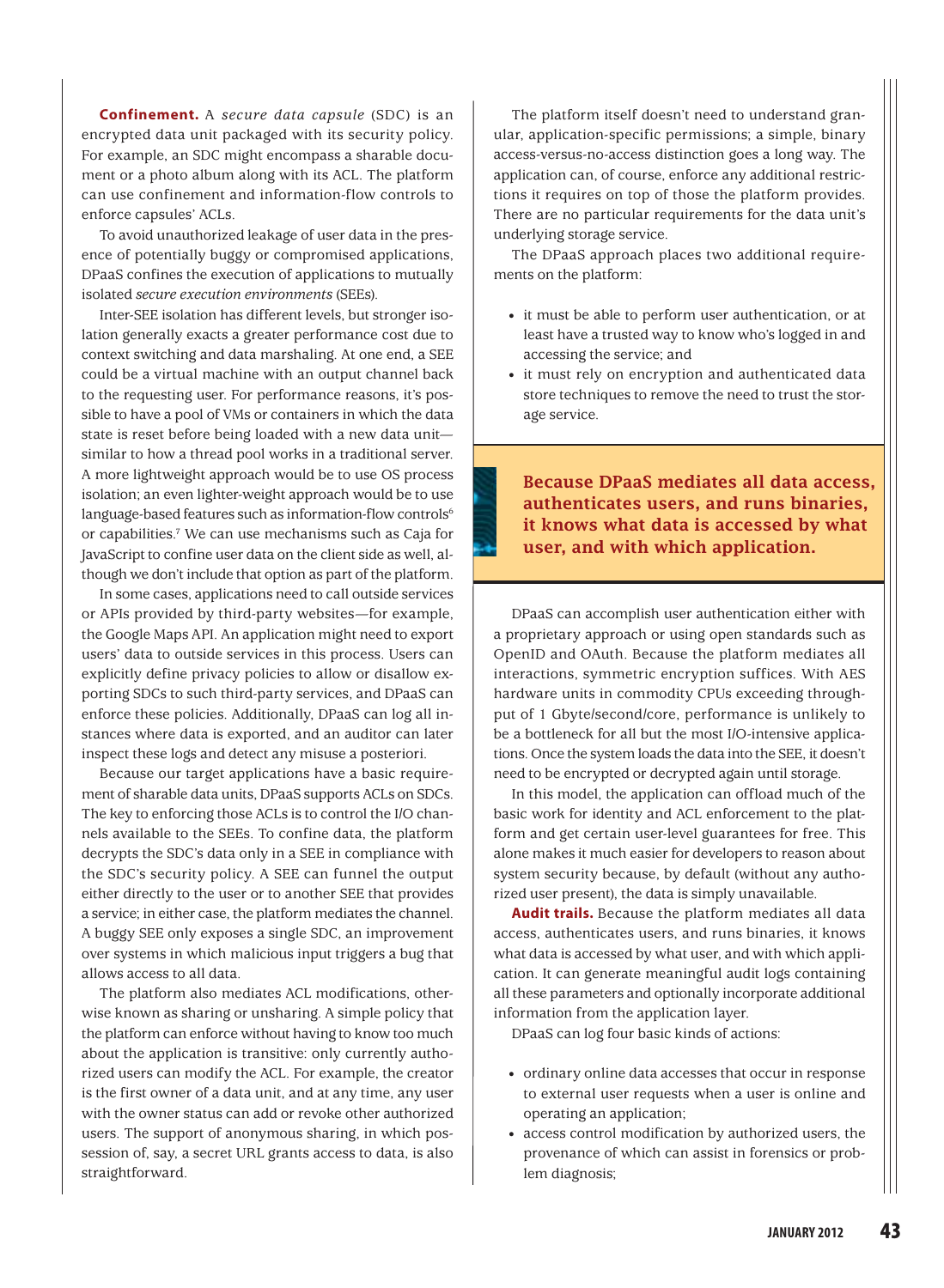# cover FEATURE

- offline/batch access to handle requests while users are offline (for example, e-mail delivery) to compute aggregates or to reorganize data such as during schema changes; and
- administrative access for maintenance operations such as debugging.

Users or developers can decide how detailed the logs are on a case-by-case basis.

Given its ability to perform different types of audit, DPaaS can also support third-party auditing services, thus helping users understand how their data has been accessed and manipulated, and which services to trust. We anticipate that auditors will provide personalized services to particular users, helping them determine how safe their data is with a particular service.

The same forces concentrating data in enormous datacenters will also aid in using collective security expertise more effectively.

The ACL governs ordinary user access, but administrative access requires its own separate policy, which in turn can be audited to hold developers and administrators accountable. Because each specific invocation of the administrative policy might entail human access to data, it should be logged and made available for auditing. The same kind of mechanism could handle batch access, perhaps with different logging granularity. To prevent misuse, the platform can restrict batch processes to only an approved set of programs, for example, requiring the programs to have controlled or quantifiable information release, such as differential privacy<sup>8</sup> or quantitative information flow.<sup>9</sup>

**Platform verifiability.** The DPaaS approach provides logging and auditing at the platform level, sharing the benefits with all applications running on top. Offline, the auditor can verify that the platform implements each data protection feature as promised. At runtime, the platform provider can use *trusted computing* (TC) technologies to attest to the particular software that's running. TC uses the tamperproof TPM as well as the virtualization and isolation features of modern processors, such as Intel VT or AMDV.

TC also allows for a dynamic root of trust—while the system runs, the CPU can enter a clean state, and the TPM can verify, load, and execute a *trusted computing base* (TCB), which is responsible for security-critical functionalities such as isolation enforcement, key management, access control, and logging. Moreover, a third-party auditor can verify the code of the TCB that has been loaded onto

the cloud platform. In this way, users and developers can gain confidence that the applications are indeed running on the correct TCB, and consequently trust the security guarantees and the audit logs the TCB provides.

One challenge in code attestation is how to establish a set of acceptable binaries in the presence of rapid software updates such as bug fixes and new features. One potential way is to log the history of software updates and perform verification a posteriori.

For the application itself, getting from verifiable to verified isn't easy; in a system with a lot of users, doing allpairs verification is prohibitively expensive. This is where auditors come in. Certifications such as Statement on Auditing Standards Number 70 (SAS70) and others serve the important function of reducing the verification burden on both clients and service providers compared to pairwise examinations. Since applications have the data-protection piece in common from the platforms, the application verifications in turn can be simpler than they otherwise would have been.

#### **Achieving data protection goals**

We assume in the analysis that the platform behaves correctly with respect to code loading, authorization, and key management, and that the TPM facilitates a runtime attestation to this effect.

DPaas uses a combination of encryption at rest, application confinement, information flow checking, and auditing to ensure the security and privacy of users' data. Application confinement isolates faults and compromises within each SEE, while information flow checking ensures that any information flowing among SEEs, data capsules, and users satisfies access-control policies. Controlling and auditing administrative accesses to data provides accountability. DPaaS can guarantee the integrity of the data at rest via cryptographic authentication of the data in storage and by auditing the application code at runtime.

Access controls, authorization, and auditing capability are common challenges for application developers. Incorporating these features within the platform is a significant improvement in terms of ease of use, and it doesn't constrain the types of computation that can be performed within a SEE. The platform logs common maintenance and batch processing tasks to provide accountability. These tasks too often require one-off work in the development process and can benefit from standardization.

s private data moves online, the need to secure it<br>
properly becomes increasingly urgent. The good<br>
news is that the same forces concentrating data<br>
is an amount of the same forces in the same following<br>
seller properly becomes increasingly urgent. The good in enormous datacenters will also aid in using collective security expertise more effectively. Adding protections to a single cloud platform can immediately benefit hundreds